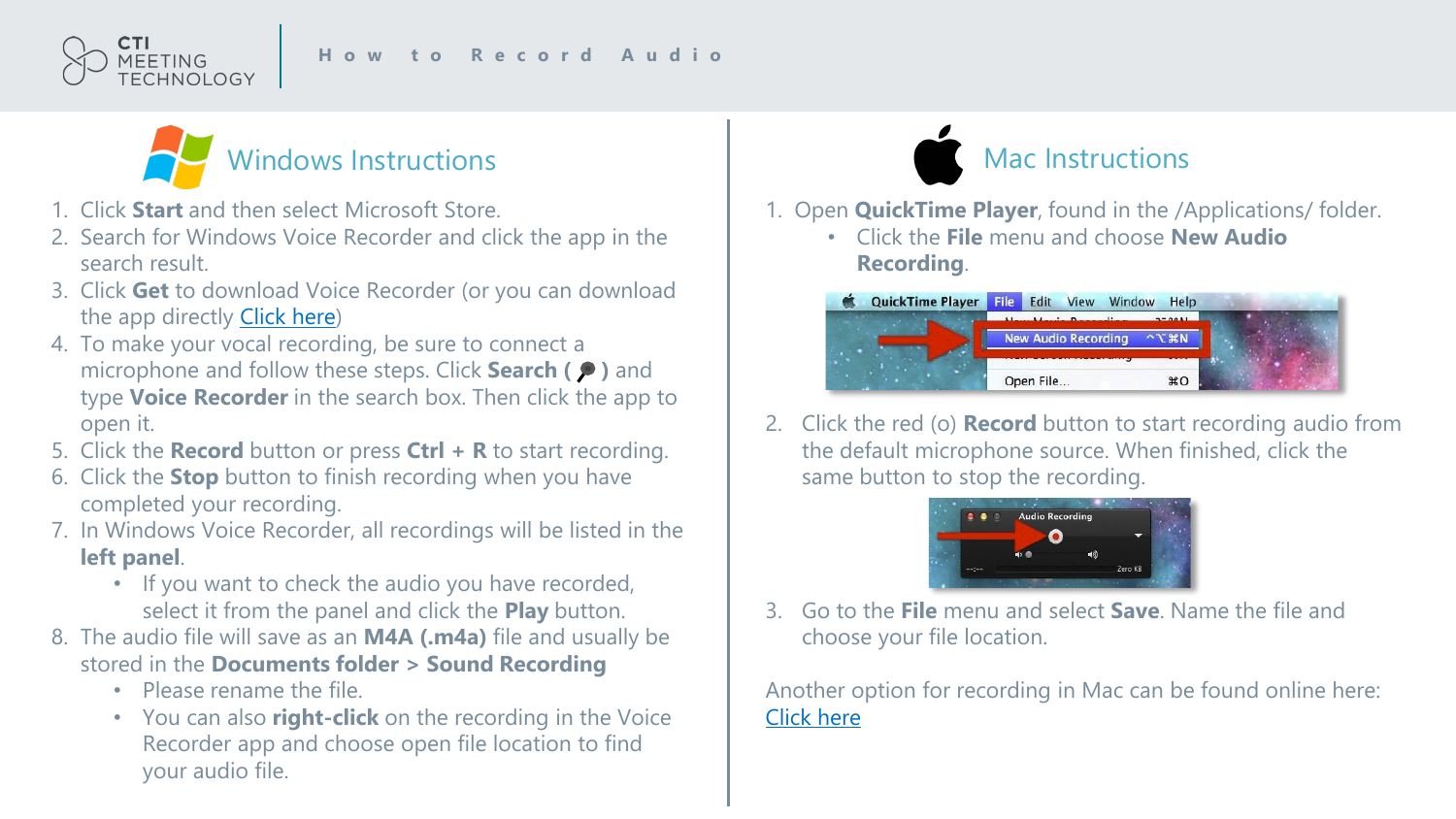



Methods on this page should only be used if using a computer is not possible.

- 1. To record using your phone you can use the app **Voice Recorder**, available for free on Google Play via this link: [Click here](https://play.google.com/store/apps/details?id=com.media.bestrecorder.audiorecorder&hl=en_US)
- 2. Click the recording button to record your voice:
- 3. After you finish recording, we recommend you select **Share File** and send it to your own email. Then save it in a convenient location.



## iPhone/iPad Instructions

1. Open the Voice Memos app located on the iPhone/iPad.



- 2. Tap the red record button to start recording your voice or audio. Tap the same button again when finished, in order to stop recording.
- 3. The recording automatically saves to your iPhone/iPad and is autoselected on your screen.
- 4. Save the voice recording and give it a name. Please note that you may NOT save the file name with characters, symbols or spaces – use only text.
- 5. Share the Voice Recording from your iPhone/iPad.